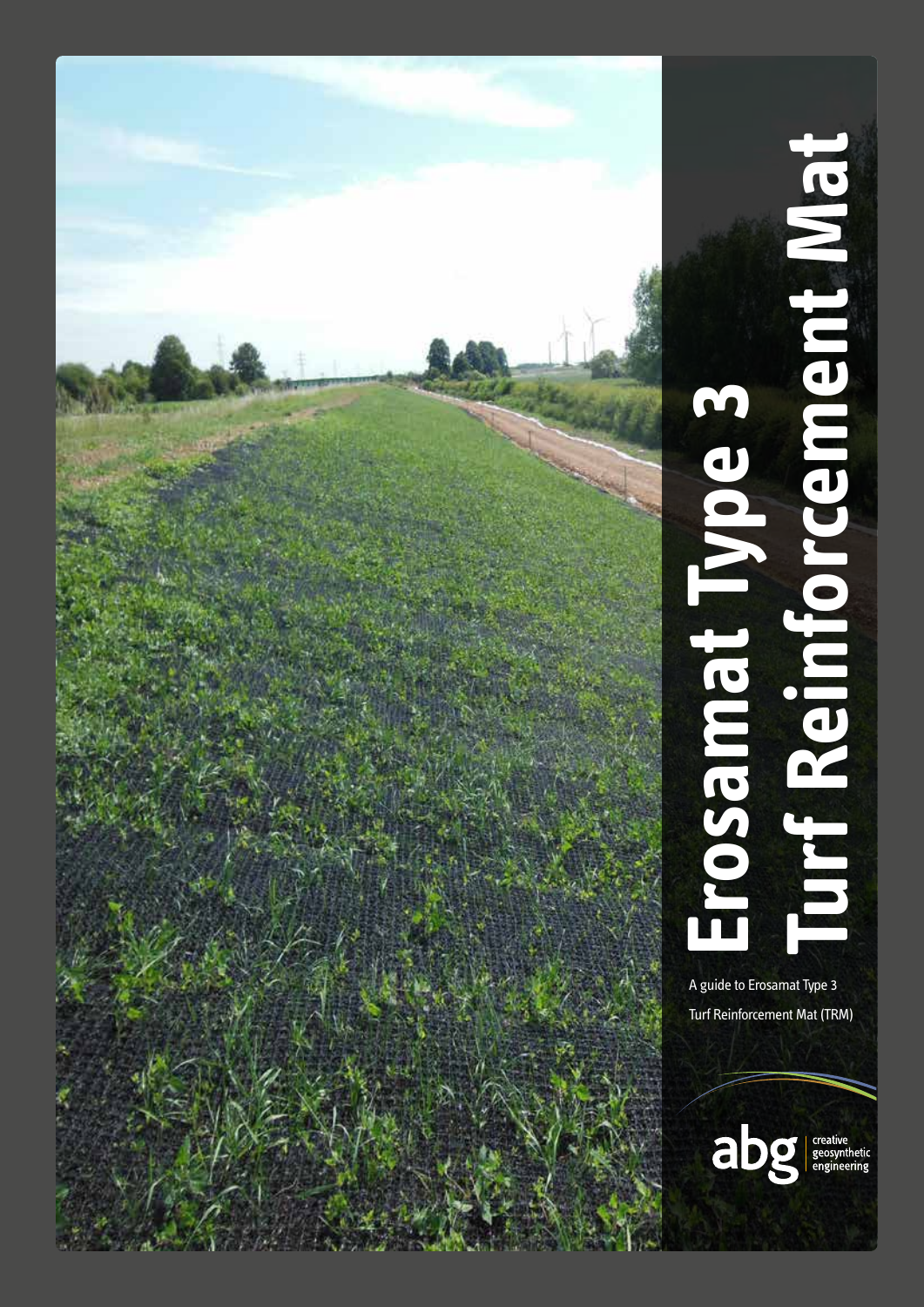# **Erosamat Type 3 Turf Reinforcement Mat**

#### **Turf Reinforcement**

Met Office climate projections indicate significant temperature rises in the decades ahead, with extreme weather and flooding events becoming more frequent. Summer rain is forecast to become more intense, leading to a greater risk of flash flooding. The trend for wetter winters is also likely to continue, placing greater pressure on existing flood defences.

Bare soil gives rise to soil erosion by wind, rain and water and more frequent and intense rainfall increases the risk, with studies such as CIRIA Report 116 finding that well established grass can only withstand flows of 4.5m/s for up to one hour. In addition, with steeper slopes there is a risk of landslip where subsurface flows can cause blow out further down the slope.

Permanent turf reinforcement erosion control consists of mats and webs that provide immediate protection to bare soil for the lifetime of the project, protecting the soil even if there is die-back of the vegetation.

Articulated concrete blocks and poured concrete were once the only suitable choices for erosion protection. Erosamat Type 3 mats, manufactured in the UK by ABG, provide an alternative for erosion control surface and root reinforcement, enabling vegetation to be used to protect newly laid topsoil. In addition to the proven technical performance, using a light-weight turf reinforcement product greatly reduces a project's carbon footprint.





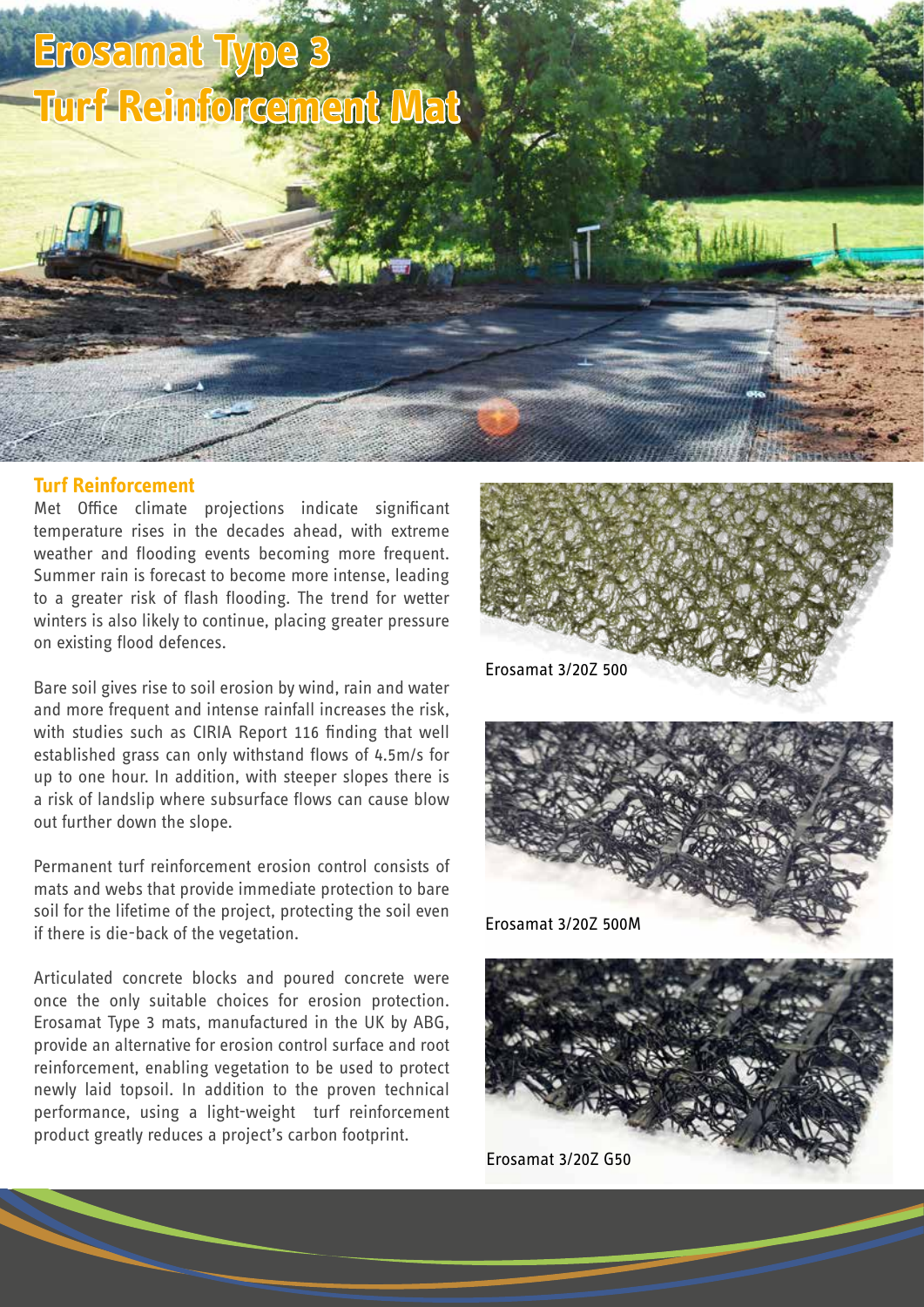

### **Erosamat Type 3**

Erosamat Type 3 is manufactured in the UK and consists of a dense matrix of UV stabilised polypropylene or HDPE polymer fibres thermally bonded together to create a tough and flexible, long-lasting erosion control mat.

| Erosamat Type 3, available in three grades |                                                                                              |  |  |  |  |
|--------------------------------------------|----------------------------------------------------------------------------------------------|--|--|--|--|
| Frosamat 3/207 500                         | Three dimensional open matrix TRM                                                            |  |  |  |  |
| Frosamat 3/207 500M                        | Three dimensional open matrix with integral mesh TRM                                         |  |  |  |  |
| Frosamat 3/207 G50                         | Three dimensional, multifilament open matrix with<br>polymer coated reinforcement grid HPTRM |  |  |  |  |

The Erosamat system provides the root reinforcement necessary for natural vegetation to resist the extreme effects of wind, rain and water erosion. As the vegetation grows into the mat, the roots become entwined within the fibre matrix. This provides the anchorage for the vegetation to resist high shear stress situations (e.g. overflow channels) and work by CIRIA has shown that turf reinforcement mats (TRM) can double the permitted channel velocity.

Erosamat Type 3 is to be laid directly onto compacted ground (free of existing vegetation, roots and stones) before filling with friable topsoil, from bottom to the top of the embankment to a depth of 10mm. Alternatively, the bare mat may be hydroseeded. Existing vegetation growth should not inhibit the contact between the ground and the Erosamat.

The excellent surface protection is a result of the product being manufactured significantly heavier and denser than the industry norm. The permanent erosion control mat provides reinforcement to grass roots in the lining of waterways, flood relief channels and spillways.

### **Applications**

- River Embankments
- **Spillways**
- **Reservoirs**
- Canals
- Highways
- Railways

### **Client profile**

- Environment Agency
- Utilities Companies
- Highways England
- **Local Authority Planners**

*Erosamat Type 3 is coloured black for general use, but specific colours can be manufactured including green and brown.*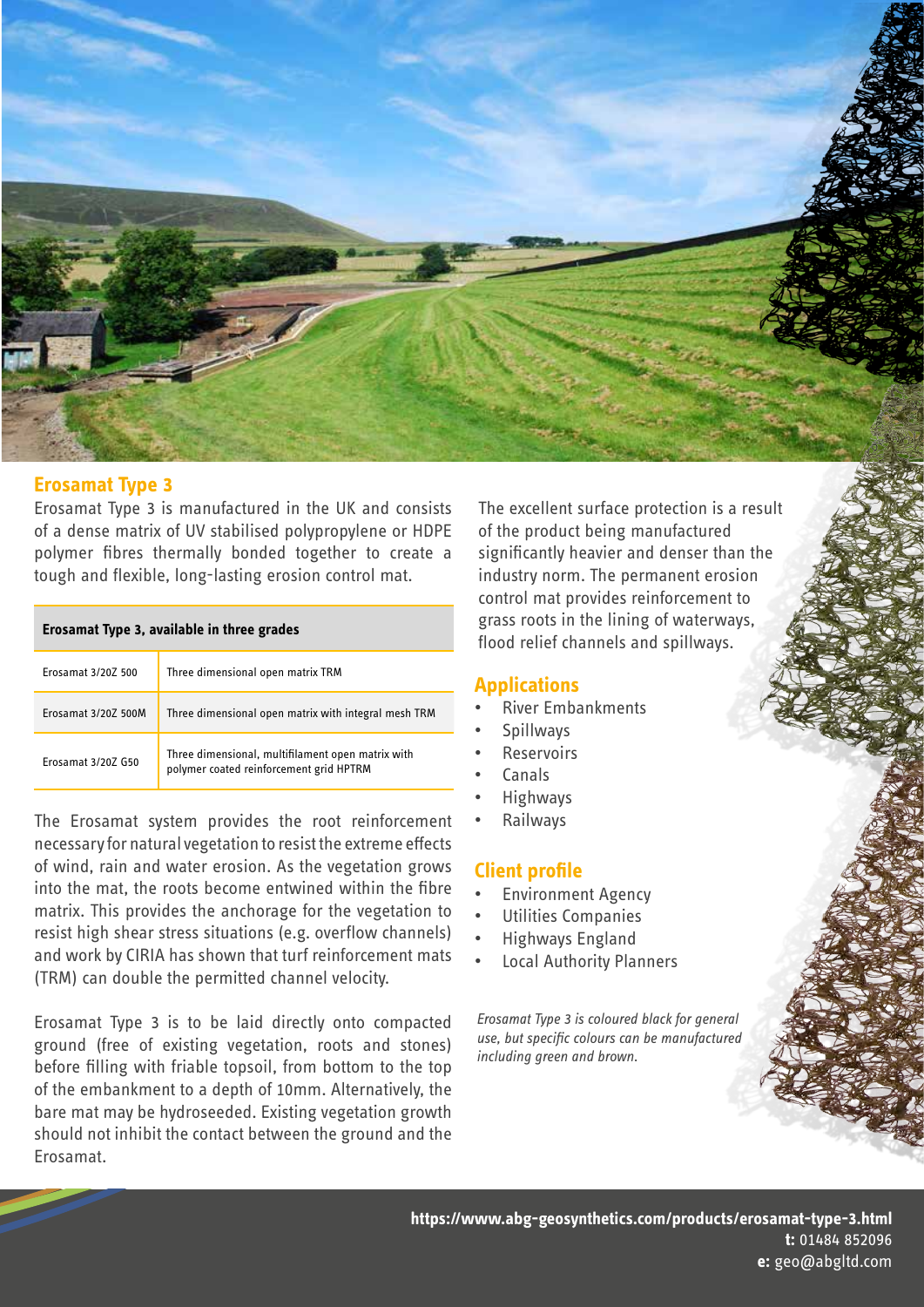# **Large Scale Erosion Protection Testing Allermoor Spillway, Somersett**

Abpin 400/8 U-pins used for spillway conditions.

#### **Reinforced Grassed Spillway**

The Allermoor Spillway is situated between the Rivers Parrett and Sowy in the Somerset Levels. The site is around three metres above sea level, and has historically been prone to flooding from both fresh water and occasional salt water inundations.

The Environment Agency monitors high tides on the tidal section of the River Parrett and operates the main inlet structures controlling the water levels and flows. The River Parrett is 3-4 meters above the River Sowy, and in flood conditions the Parrett overtops both its embankments and flows to the Sowy over a grassy bank, resulting in severe erosion.

Flood management improvements included the raising of the external embankment and the design of a new spillway to take the increased flow between the two rivers when the Parrett overtops. The challenge was to design a spillway that would withstand prolonged high velocity flood water flows with a natural vegetated appearance, avoiding concrete or hard armour options if possible.

Following the re-profiling of sections of the riverbank and spillway, it was determined that a correctly installed Turf Reinforcement Mat (TRM) system was required to withstand specified hydraulic loadings during flood events.

Defined as an open mat under CIRIA Report 116, 'Design of Reinforced Grass Spillways', Erosamat Type 3/20Z 500M was selected for the permanent and effective surface erosion control and vegetative root reinforcement layer.

Following construction of the spillway, vegetation was not fully established before the winter of 2013/14. Subsequent prolonged heavy rainfall led to extensive flooding, where the new flood defence measures worked well - with no significant loss of soil due to erosion.

Independent data collected by Black and Veatch during the 62 day flood reported the spillway and TRM functioned as intended. This data demonstrated that unvegetated Erosamat Type 3/20Z 500M provided sufficient protection to the spillway for velocities exceeding 4 m/s over prolonged periods and fully vegetated Erosamat 3/20Z 500M provides protection for flow velocities of 7 m/s.

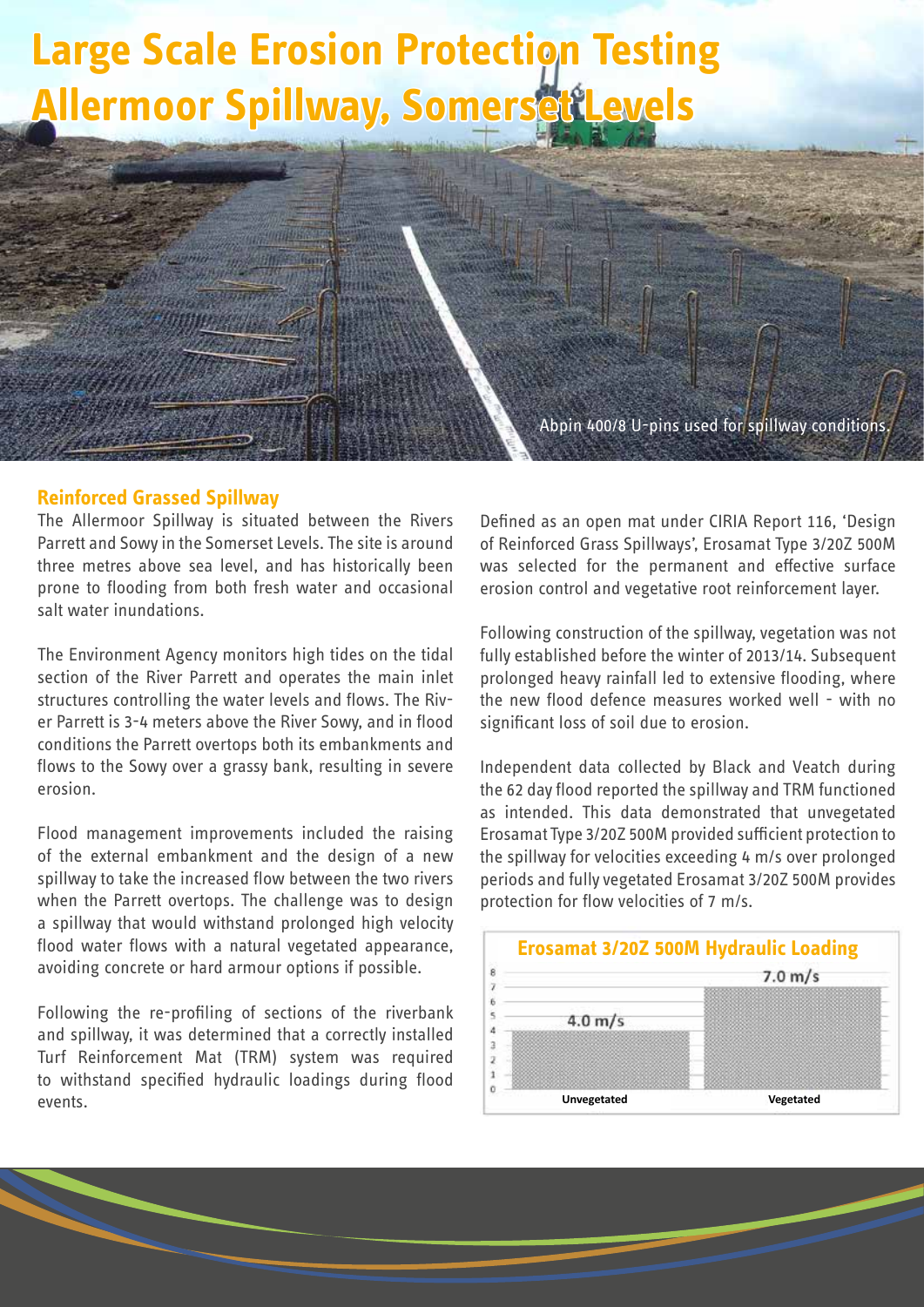

## **Large Scale & Long Duration Field Trial: Conclusion**

Unlike typical lab simulation results from short duration tests (10-50 hours), the Erosamat 3/20Z 500M performance parameters were demonstrated during active flood conditions, over an extremely long duration of 62 days. Erosamat is therefore a proven TRM system that provides a high level of protection for vegetation and the underlying soil during high flow/long duration events.



## **62 days of flow velocity data following January 2014 floods**

| Depth on<br>crest (m) | <b>Discharge</b><br>intensity<br>(m <sup>3</sup> /s) | Velocities (m/s) |                                 |                     |                                  |                                  |                                  |  |
|-----------------------|------------------------------------------------------|------------------|---------------------------------|---------------------|----------------------------------|----------------------------------|----------------------------------|--|
|                       |                                                      | On<br>crest      | 7 <sub>m</sub><br>from<br>crest | 9m<br>from<br>crest | 10 <sub>m</sub><br>from<br>crest | 20 <sub>m</sub><br>from<br>crest | 30 <sub>m</sub><br>from<br>crest |  |
| 0.10                  | 0.10                                                 | 0.99             | 1.4                             | 1.79                | 1.88                             | 1.91                             | 1.91                             |  |
| 0.20                  | 0.28                                                 | 1.40             | 2.09                            | 2.38                | 2.56                             | 2.88                             | 2.89                             |  |
| 0.30                  | 0.51                                                 | 1.72             | 2.54                            | 2.83                | 3.01                             | 3.62                             | 3.68                             |  |
| 0.40                  | 0.79                                                 | 1.98             | 2.88                            | 3.17                | 3.36                             | 4.17                             | 4.33                             |  |



Flow depth and velocities were recorded on Allermoor spillway during flooding on 23 January 2014.

Erosamat protection system. Installation was installed in September 2013.

There was only minor grass coverage in January 2014.

The un-vegetated Erosamat system provided the required level of spillway protection for the velocities exceeding 4m/s.

**Data collected by Black and Veatch during the overtopping floods in January 2014**